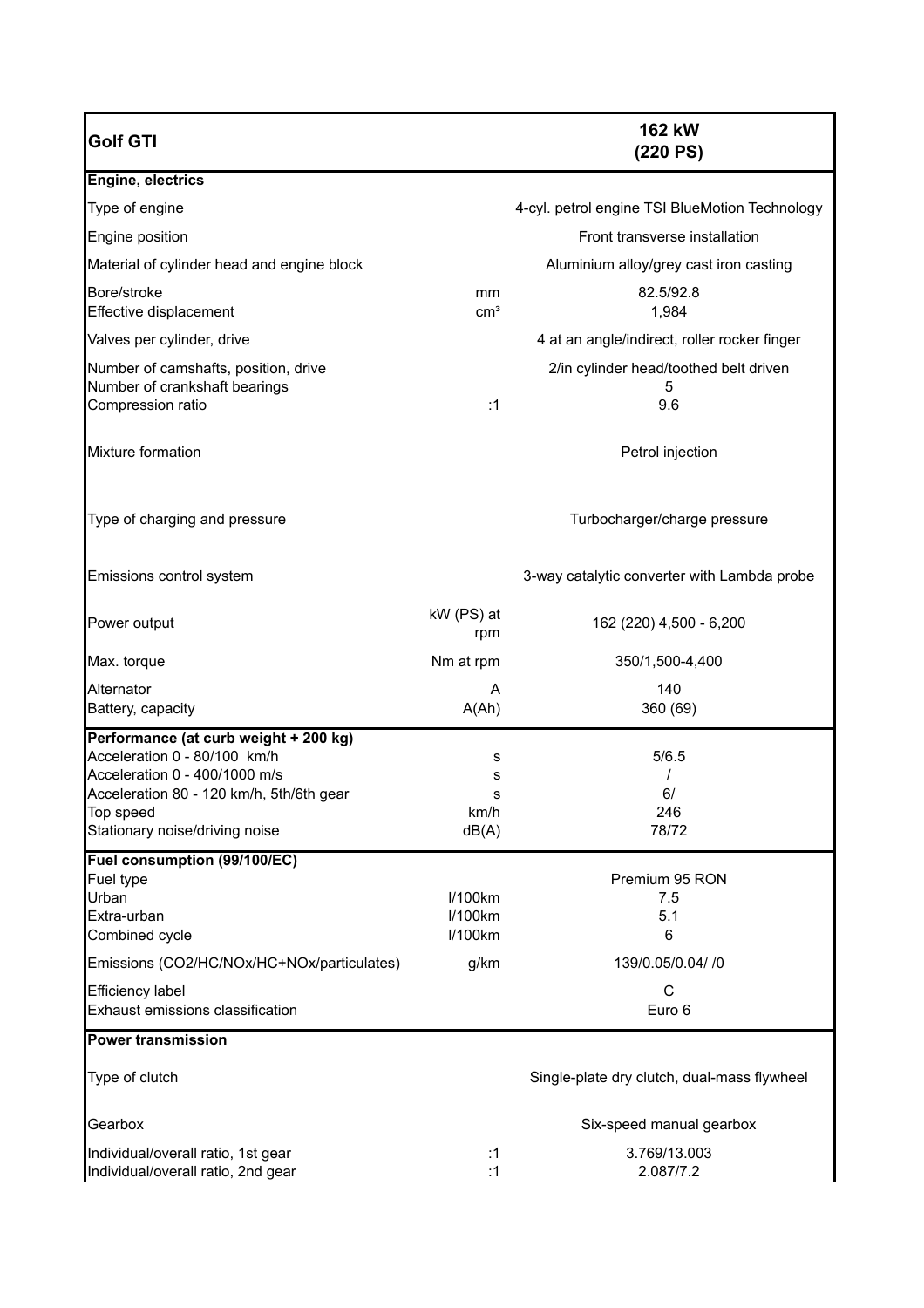| Individual/overall ratio, 3rd gear<br>Individual/overall ratio, 4th gear<br>Individual/overall ratio, 5th gear<br>Individual/overall ratio, 6th gear<br>Individual/overall ratio, reverse gear<br>Front final drive ratio, output shafts 1/2/3<br>Gears on output shafts 1/2/3 | :1<br>:1<br>:1<br>:1<br>:1 | 1.469/5.068<br>1.152/3.974<br>1.167/3.221<br>0.97/2.677<br>4.549/12.555<br>3.45/2.76/<br>1st-4th gears/5th-6th gears, rev. gear                                                                                                                                |
|--------------------------------------------------------------------------------------------------------------------------------------------------------------------------------------------------------------------------------------------------------------------------------|----------------------------|----------------------------------------------------------------------------------------------------------------------------------------------------------------------------------------------------------------------------------------------------------------|
| Running gear                                                                                                                                                                                                                                                                   |                            | Front: McPherson struts with lower wishbones.<br>Rear: four-link suspension with separate<br>spring/shock absorber arrangement, anti-roll bars<br>front and rear. ESP, TSC electromechanical<br>servotronic steering with speed-dependent power<br>assistance. |
| Wheels<br><b>Tyres</b>                                                                                                                                                                                                                                                         |                            | 7 1/2 J x 17<br>225/45 R 17 W                                                                                                                                                                                                                                  |
| <b>Brakes</b>                                                                                                                                                                                                                                                                  |                            |                                                                                                                                                                                                                                                                |
| <b>Brakes</b>                                                                                                                                                                                                                                                                  |                            | Disc brakes front and rear, front discs ventilated,<br>ABS, EBPD, dual brake assist.                                                                                                                                                                           |
| Type of ABS                                                                                                                                                                                                                                                                    |                            | Hydraulic ABS system                                                                                                                                                                                                                                           |
| Ø Discs/drums front/rear<br>Wheels to which parking brake is applied                                                                                                                                                                                                           | mm                         | 312/300<br>Rear wheels                                                                                                                                                                                                                                         |
| <b>Exterior dimensions</b><br>Number of doors                                                                                                                                                                                                                                  |                            | 2                                                                                                                                                                                                                                                              |
| Length/width/height                                                                                                                                                                                                                                                            | mm                         | 4,268/1,790/1,442                                                                                                                                                                                                                                              |
| Wheelbase                                                                                                                                                                                                                                                                      | mm                         | 2,631                                                                                                                                                                                                                                                          |
| Track, front/rear                                                                                                                                                                                                                                                              | mm                         | 1,538/1,516                                                                                                                                                                                                                                                    |
| Turning circle<br>Steering ratio                                                                                                                                                                                                                                               | m                          | 10.9<br>13.56                                                                                                                                                                                                                                                  |
| <b>Interior dimensions</b>                                                                                                                                                                                                                                                     |                            |                                                                                                                                                                                                                                                                |
| Number of seats                                                                                                                                                                                                                                                                |                            | 5                                                                                                                                                                                                                                                              |
| Front entry, width/height<br>Elbow width at front/rear                                                                                                                                                                                                                         | mm<br>mm                   | 1,486/1,465                                                                                                                                                                                                                                                    |
| <b>Luggage compartment</b>                                                                                                                                                                                                                                                     |                            |                                                                                                                                                                                                                                                                |
| Length, rear seat raised/folded down                                                                                                                                                                                                                                           | mm                         | 839/1,558                                                                                                                                                                                                                                                      |
| Smallest luggage compartment width<br>Load height up to headlining                                                                                                                                                                                                             | mm<br>mm                   | 1,003<br>900                                                                                                                                                                                                                                                   |
| Volume by VDA measurement: rear seat                                                                                                                                                                                                                                           |                            |                                                                                                                                                                                                                                                                |
| raised/folded down                                                                                                                                                                                                                                                             |                            | 380 / 1,270                                                                                                                                                                                                                                                    |
| Width of tailgate                                                                                                                                                                                                                                                              | mm                         | /1,023                                                                                                                                                                                                                                                         |
| Weights<br>Unladen weight<br>Permitted gross weight                                                                                                                                                                                                                            | kg<br>kg                   | 1,351<br>1,820                                                                                                                                                                                                                                                 |